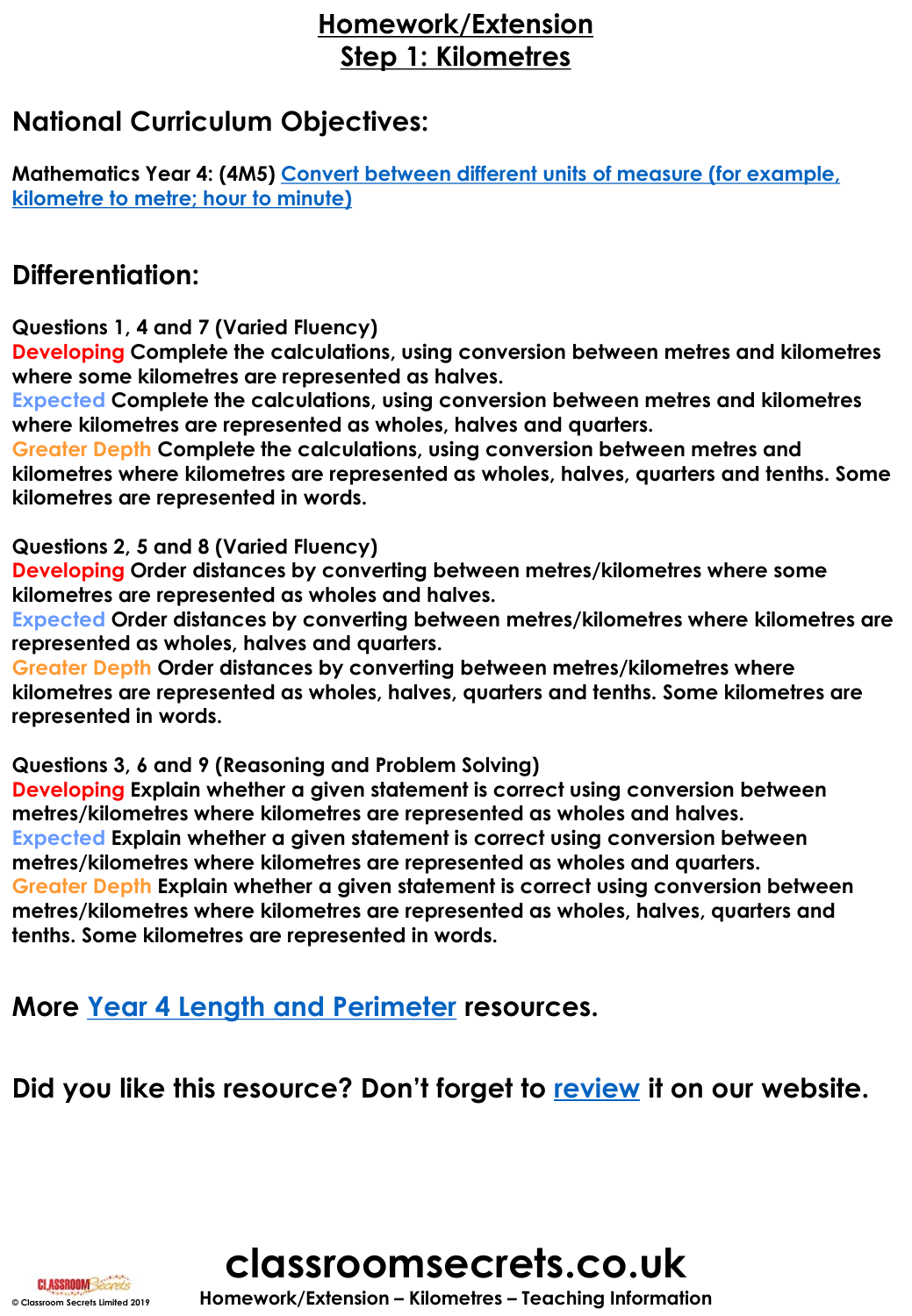## **Kilometres**



## **classroomsecrets.co.uk**

**© Classroom Secrets Limited 2019 Homework/Extension – Kilometres – Year 4 Developing**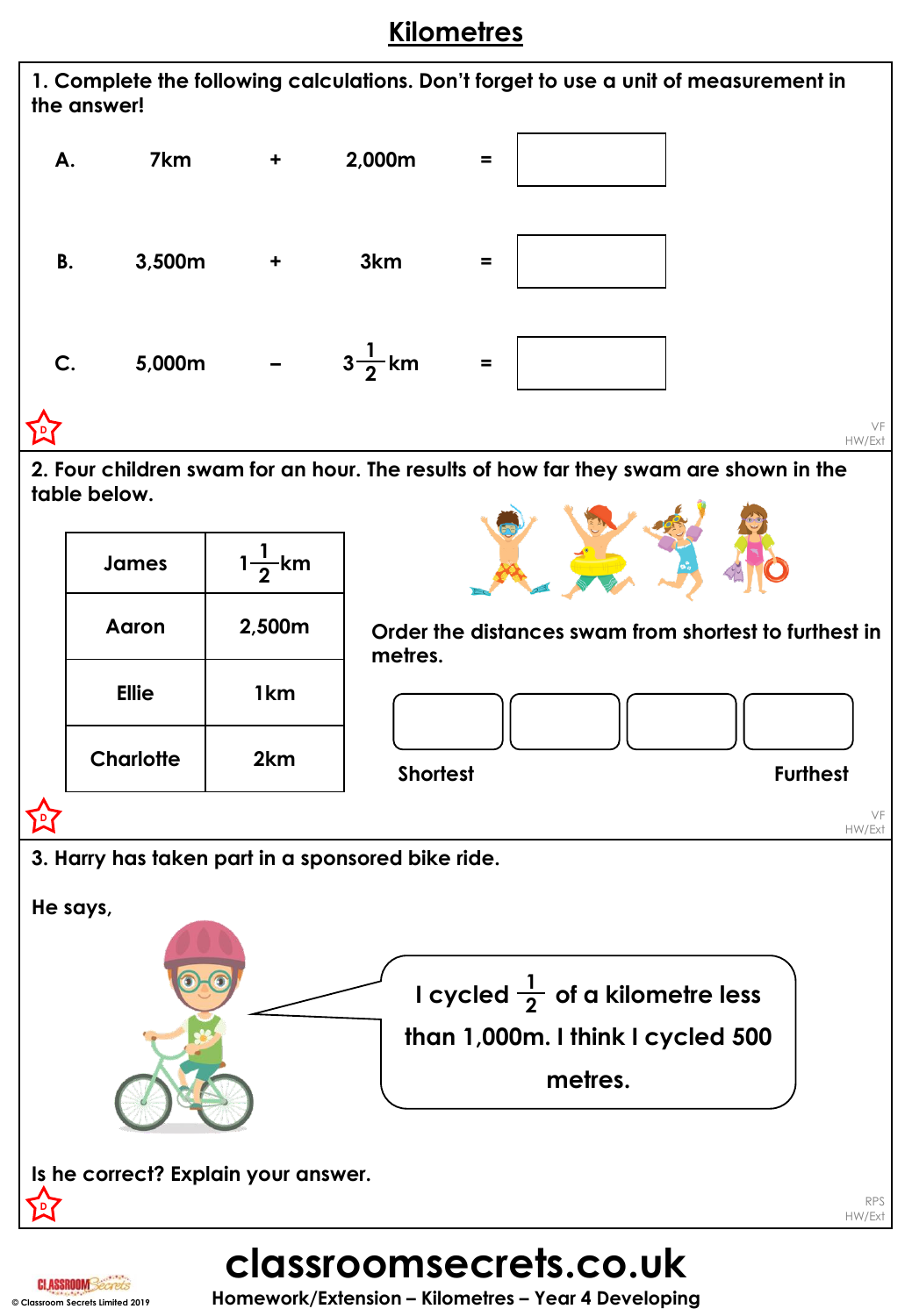## **Kilometres**



**classroomsecrets.co.uk**

RPS HW/Ext



**E**

**© Classroom Secrets Limited 2019 Homework/Extension – Kilometres – Year 4 Expected**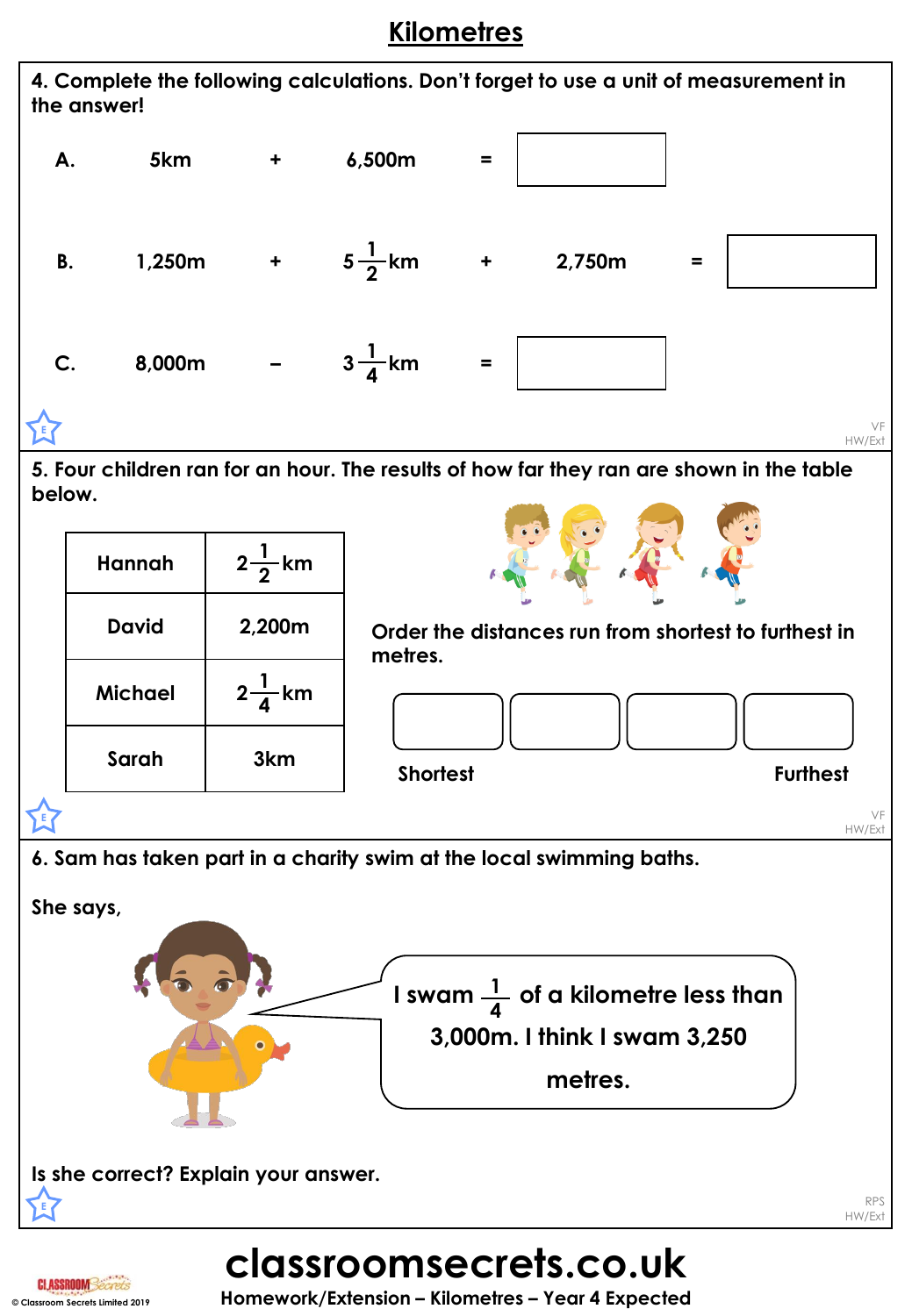## **Kilometres**

**7. Complete the following calculations. Don't forget to use a unit of measurement in the answer!** 



**8. Four children walked for an hour. The results of how far they walked are shown in the table below.**

| <b>Malcolm</b> | $6\frac{6}{10}$ km           |
|----------------|------------------------------|
| Julie          | Six and a half<br>kilometres |
| Oliver         | $6\frac{3}{4}$ km            |
| <b>Ruby</b>    | Half of 12km                 |



**Order the distances walked from shortest to furthest in metres.**



VF HW/Ext

**9. Joe skated for charity at his local skating rink.** 



# **classroomsecrets.co.uk**



**GD**

**© Classroom Secrets Limited 2019 Homework/Extension – Kilometres – Year 4 Greater Depth**